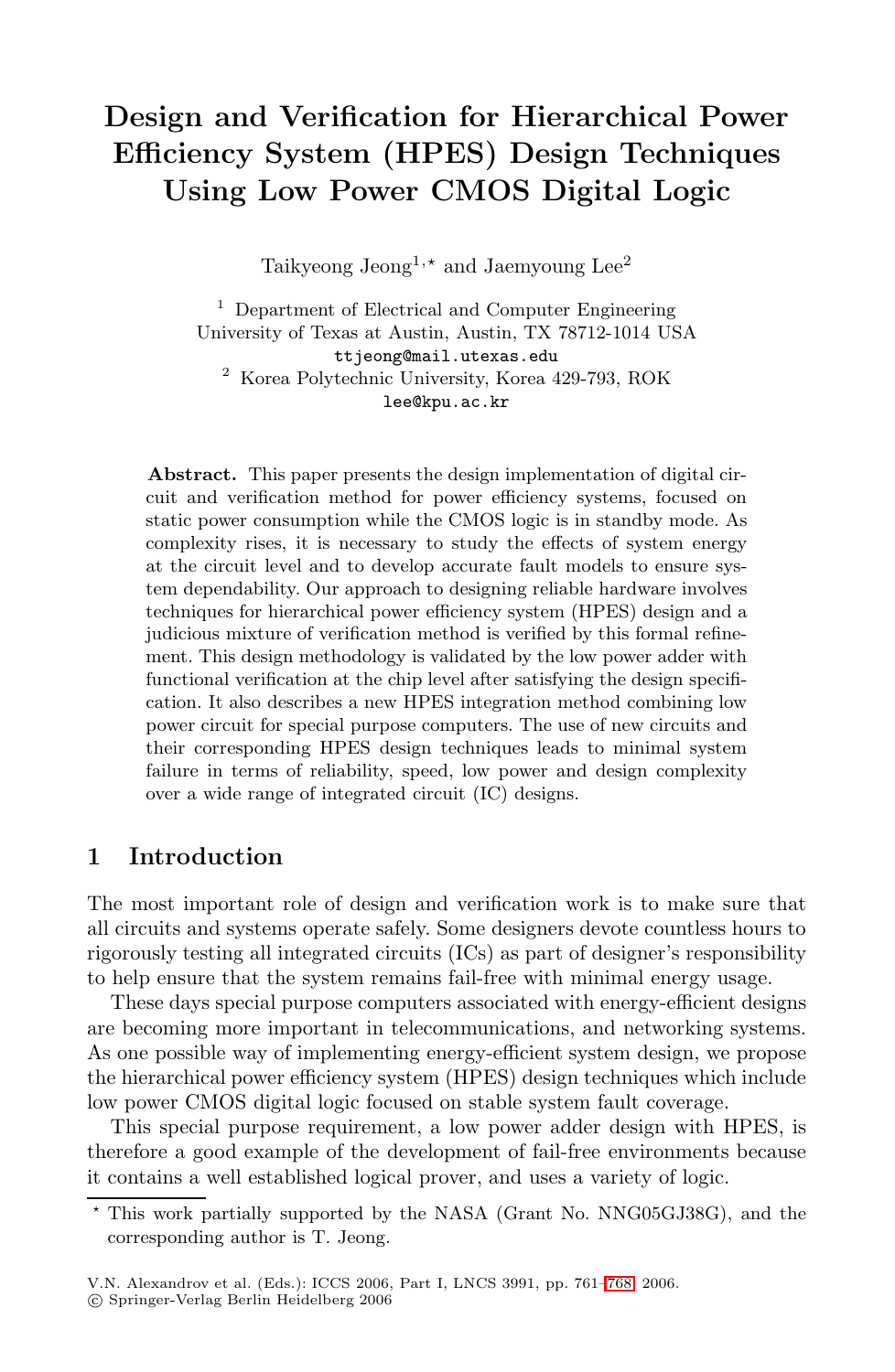#### 762 T. Jeong and J. Lee

The implementation in this paper differs from others in the following aspects. This paper proposes a new low power design method by providing a fast logical approach and low power dissipation. The outcome, such as a low power adder is introduced and a new method is derived by extending and modifying a conventional adder for the performance comparison.

To explore the design methodology for these special purpose computers, we should consider power efficiency with circuit-level implementation as well as system-level dependability. Therefore, we discuss validation of a HPES design techniques, comparing performance issues, in order to clarify the essence of design methodology in the design and verification work. By design of circuit and system validation, we [sh](#page-7-1)ow an [em](#page-2-0)pirical analysis of the full system reliability and emphasize the overall pow[er](#page-7-2) efficiency.

## **2 Low Power CMOS Digital Circuit Design**

Based on logic evaluation methods, CMOS circuits are classified into static CMOS and dynamic CMOS circuits. Static CMOS circuits have both pull-down and pull-up paths for the logic evaluation [1]. Table 1 shows the criteria of CMOS logic styles for high performance microprocessors [2].

In addition, the static power dissipation  $(P[x]_{static})$  will be reduced since the threshold voltage  $V_t$  will be high when the transistors are off. So, the static power dissipation formula can be added,

$$
P[x]_{static} = \frac{I_{d0n} + I_{d0p}V_{DD}}{2} \tag{1}
$$

where  $I_{d0x} = exp\frac{-Vt}{nV_{th}}$ , *n* is approximately 1.5, and *x* can be defined as the leakage current of nMOS and pMOS. Consequently, the peak power consumption  $(P[x]_{peak})$  can be summarized as follows.

$$
P[x]_{peak} = i_{peak}V_{peak} = \max[p(t)]
$$
\n(2)

$$
P[x]_{avg} = \frac{1}{T} \int P(t)dt = \frac{V_{DD}}{T} \int i_{supply}(t)dt
$$
\n(3)

We can represent the output of a circuit by a mathematical equation such as equation (3).  $P[x]_{avg}$  may be a simple linear function for a linear circuit, or a complicated non-linear function for a non-linear circuit. The output of a circuit depends on the current input as well as the previous output and the values of energy storage elements such as capacitors. To build a circuit model, hspice simulation was done to gather input/output data. Then, coefficient for the linear model was determined by least mean square (LMS) error criterion, as shown in equation (2). As expected, this simple linear circuit model generates less accurate simulation result for output signal results.

Additionally, the lower the threshold voltage of a given transistor, the higher the leakage currents  $(I_{off})$  in that transistor. Higher leakage currents may result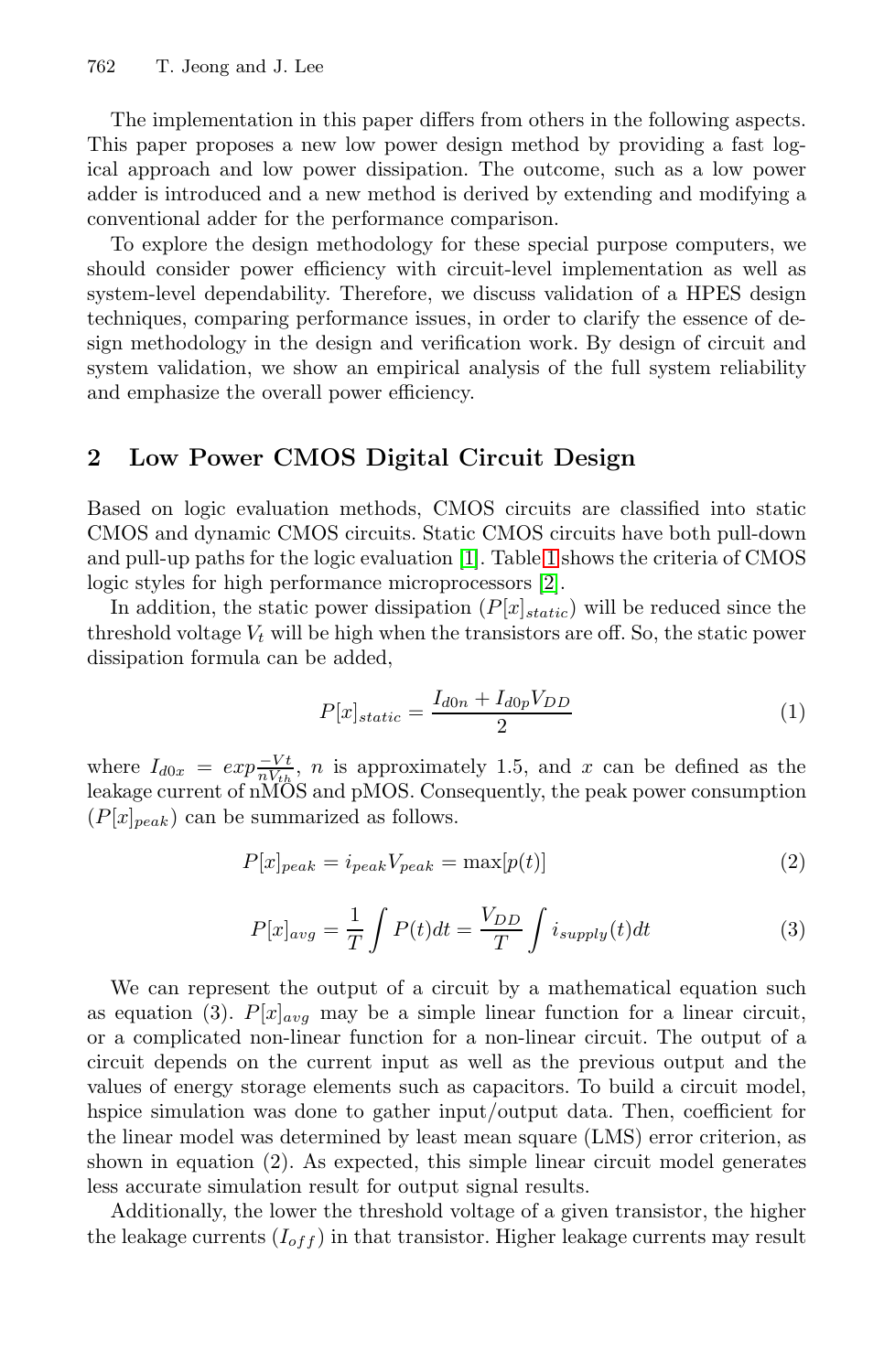<span id="page-2-0"></span>

| <b>Table 1.</b> Criteria of CMOS Logic Styles |                                                     |  |  |  |  |  |  |  |
|-----------------------------------------------|-----------------------------------------------------|--|--|--|--|--|--|--|
| <b>Operation</b> Structure<br><b>Remarks</b>  |                                                     |  |  |  |  |  |  |  |
| Static                                        | <b>Static Complementary: CVSL</b> (Unclocked), Com- |  |  |  |  |  |  |  |
|                                               | plementary, Differential split-level                |  |  |  |  |  |  |  |
|                                               | <b>Static Non-Complementary:</b> pseudo nMOS        |  |  |  |  |  |  |  |
|                                               | Dynamic Dynamic Complementary: CVSL(Clocked)        |  |  |  |  |  |  |  |
|                                               | Dynamic Non-Complementary: Domino, Zip-             |  |  |  |  |  |  |  |
|                                               | per1, Zipper2, Nora, Latched Domino                 |  |  |  |  |  |  |  |

in higher static power dissipation in typical circuits as the threshold voltages decrease, and the leakage currents increase [3]. In one embodiment, the precharge transistor and the evaluate circuit transistors may be high- $V_t$  transistors and may contribute to low static power dissipation since low leakage current is generated. In Figure 1, a low power CMOS digital logics are implemented.



(a) Low power CMOS digital logic (b) Its complementary circuit

**Fig. 1.** Schematic view of low power CMOS digital circuits

A transistor having the lower threshold voltage is referred to herein as a low- $V_t$  transistor which is illustrated in the drawings with a dot in the center,  $T_6$ , in Figure 1(a) [4]. This circuit is meant to simultaneously control leakage currents and enhance performance could provide a boost to circuit design as  $V_{DD}$ drops below 1V . If low power CMOS digital logic provides as much performance as it promises, this work would help provide incentive for future technology generations to have better body contacts and change the way that transistors are optimized.

Therefore, this development through the low power CMOS digital logic, is the key idea to overcome energy limitation in this special purpose computers.

As we discussed, the low power digital logic which included low leakage currents and high-threshold voltage circuits will be validated as a result of formal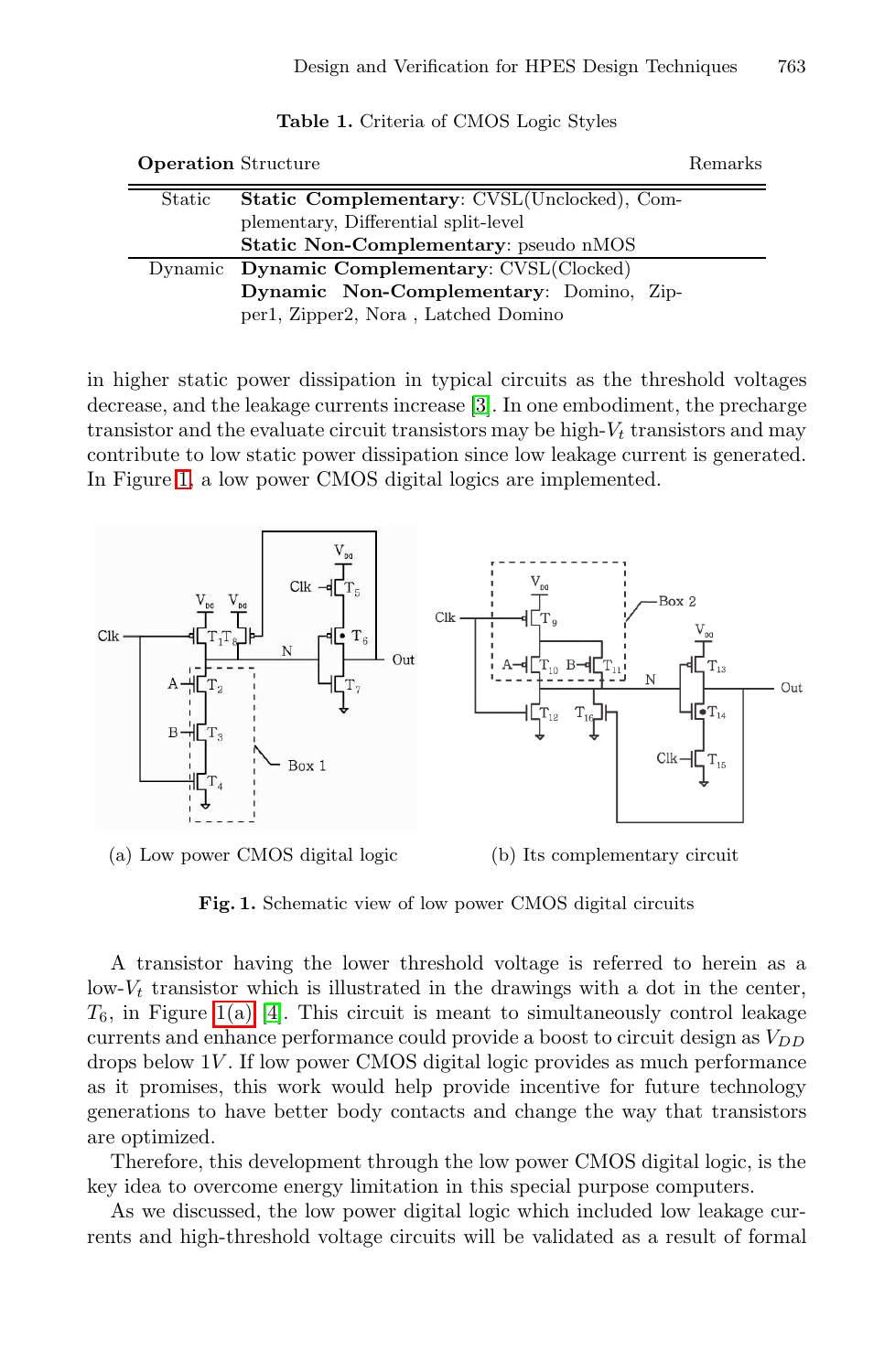#### 764 T. Jeong and J. Lee

verification. Therefore, the design of various thereshold voltage circuit strengthens all other advantages of the circuit, such as strong logic correctness, sensitivity on noise margin, and static power dissipation.

## **3 Design of Low Power Adder**

#### **3.1 Low Power Dissipation in Adder Design**

Figure 2 shows a one-bit full adder cell as a carry save addition which is commonly used in VLSI design. Carry propagate bit  $(P_i)$  and carry generate bit  $(G_i)$  can be defined as  $X_i \oplus Y_i$  and  $X_i \cdot Y_i$ , respectively. Therefore, when a row of full adders is applied in parallel, 3 numbers  $(X_i, Y_i \text{ and } C_i)$  can be reduced to 2 numbers  $(S_i, C_{i+1})$ , each of a carry bit and a save bit.



(a) Carry propagate/Carry generate and Carry save addition

(b) Normal adder and Carry save addition

**Fig. 2.** One-bit full adder and Propagate/Generate addition

For complex VLSI chips and systems, these 3 power reduction steps are dominant in terms of delay, power consumption and silicon area. The output, sum and carry are finally converted to one number using a fast carry-propagating adder such as a carry lookahead adder (CLA) using low power CMOS digital logic which included various thereshold voltage logic discussed in Section 2. A detail of the lookahead stage and integrated linear and non-linear logic is shown in Figure 3.

The core array occupies most of the silicon area of a large multiplier but has regularity in the design. In many cases, the core array is designed to have a fixed bit pitch in one direction since it is advantageous to have a common bit pitch for data-path operators such as multipliers, adders and register arrays. The height in the other direction has a reliability in the size depending on the need of the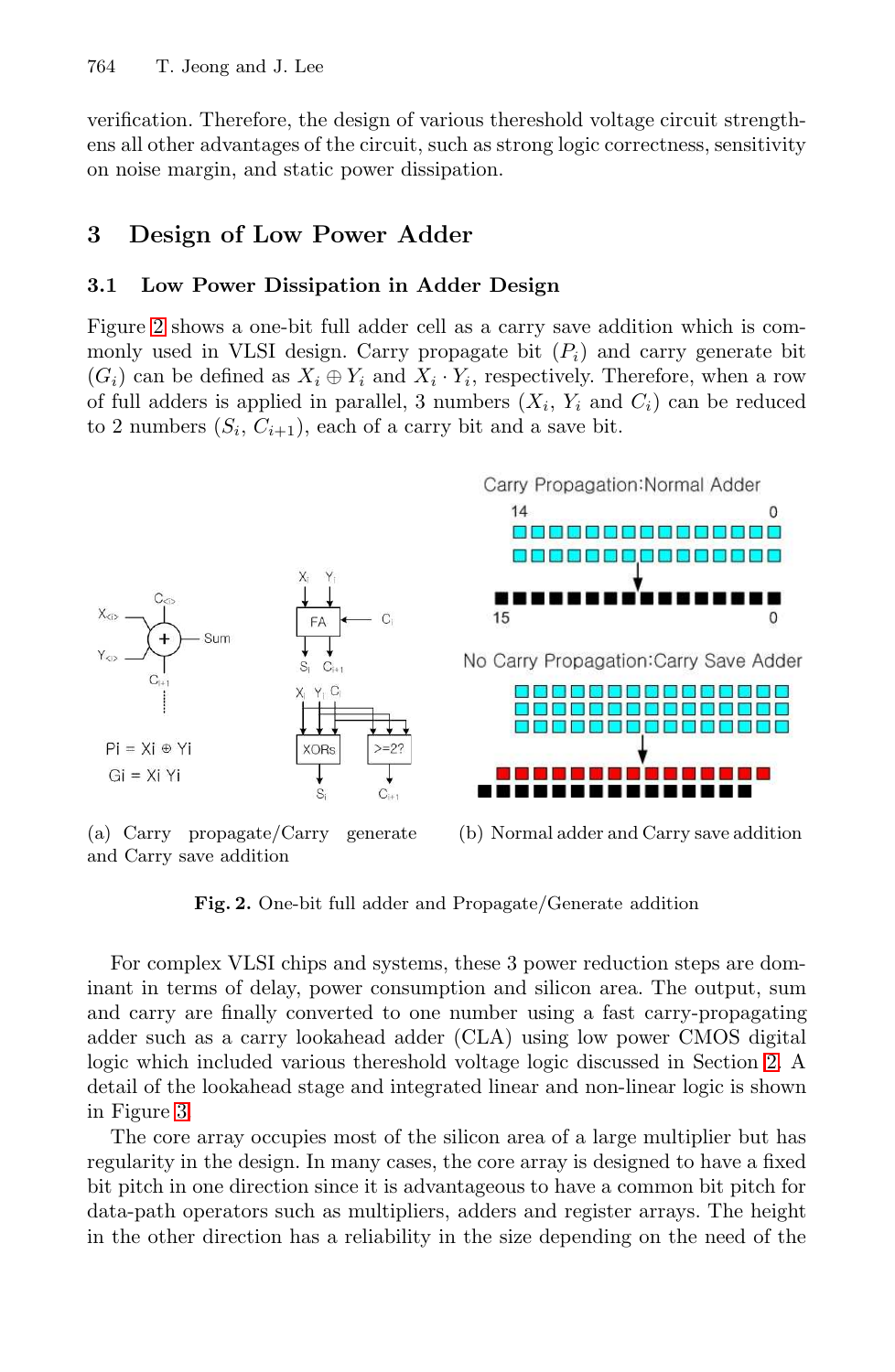

**Fig. 3.** Schematic view of low power adder lookahead stage



**Fig. 4.** Block diagram of 32-bit multiplexer core implementation based on 4-bit lookahead adder

specific operator design. Therefore, the core cells such as full adders and Booth multiplexors are stacked vertically and connected together with the same cell width. Figure 4 shows 32-bit slice constructed in this way.

### **3.2 Hierarchical Power Efficiency System (HPES) Design Approach**

High performance design with low power adders is one of the most frequent applications encountered in microprocessor operations and signal processing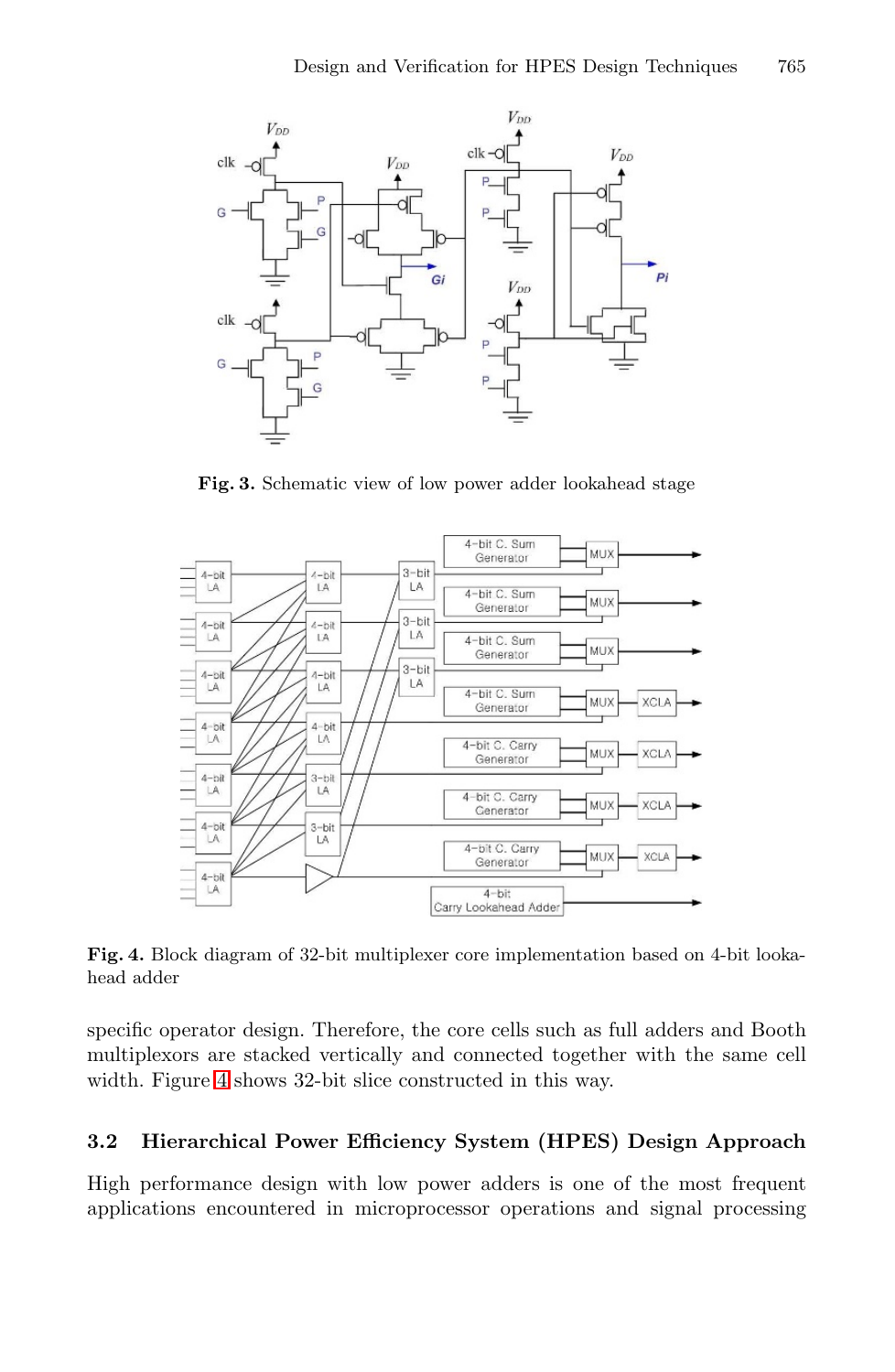766 T. Jeong and J. Lee

applica[tio](#page-5-0)ns. Due to its inherent latency and the required large power, we consider a new design and verification method, HPES approach, for this special purpose design which is one of the crucial factors to determine system performance.

We consider a hierarchical design step: Once the power reduction is generated, formal verification can be validated with the multiple number of energy savings. This process is divided into three steps which are (1) low power reduction, (2) formal verification, and (3) dynamic integration of HPES design. The overall design as shown in Figure 5 will be composed of a low power adder design and verification by LAMBDA. In the first step, the product matrix is reduced to the bottom hardware part based on linear circuit modeling. Then, static power is minimized and forms a design product matrix. Dynamic integration and bottom hardware are propagated at the final HPES design stage.

The HPES design, design and formal verification method during synthesis ensure a correct implementation and are employed to provide high coverage of other faults and 100% stuck at fault coverage. In addition, test circuitry is mathematically checked and formally proven not to interfere with the functionality of the IC. Exhaustive simulations and tests are employed using multiple simulations.

<span id="page-5-0"></span>Table 2 shows the simulation results on a low power adder from a benchmark suite, ITC99 [6]. For example, the b14 circuit has 245 flip-flops and the test



**Fig. 5.** Hierarchical three steps design with HPES techniques

|  | <b>Table 2.</b> Simulation results of the benchmark suite on low power adder at 1.0V $V_{DD}$ |  |  |  |  |  |  |  |  |  |  |  |
|--|-----------------------------------------------------------------------------------------------|--|--|--|--|--|--|--|--|--|--|--|
|--|-----------------------------------------------------------------------------------------------|--|--|--|--|--|--|--|--|--|--|--|

|                  | Circuit Conventional adder |         |     | Low power adder                                                       | Characteristics of Low power adder |                 |  |
|------------------|----------------------------|---------|-----|-----------------------------------------------------------------------|------------------------------------|-----------------|--|
|                  |                            |         |     | no. of FFs Fault coverage no. of FFs Fault coverage high- $V_t$ usage |                                    | Power reduction |  |
| b14              | 245                        | 94.23\% | 295 | 99.65%                                                                | 1.172                              | 17.3%           |  |
| b15              | 449                        | 90.12\% | 499 | 92.76%                                                                | 2,148                              | 32.9%           |  |
| b17              | 415                        | 87.01%  | 465 | 87.11\%                                                               | 1,985                              | 17.6%           |  |
| b20 <sub>1</sub> | 490                        | 92.23%  | 540 | 94.92%                                                                | 2,344                              | 20.2%           |  |
| b22              | 735                        | 85.35%  | 785 | 87.53%                                                                | 3,516                              | 19.4%           |  |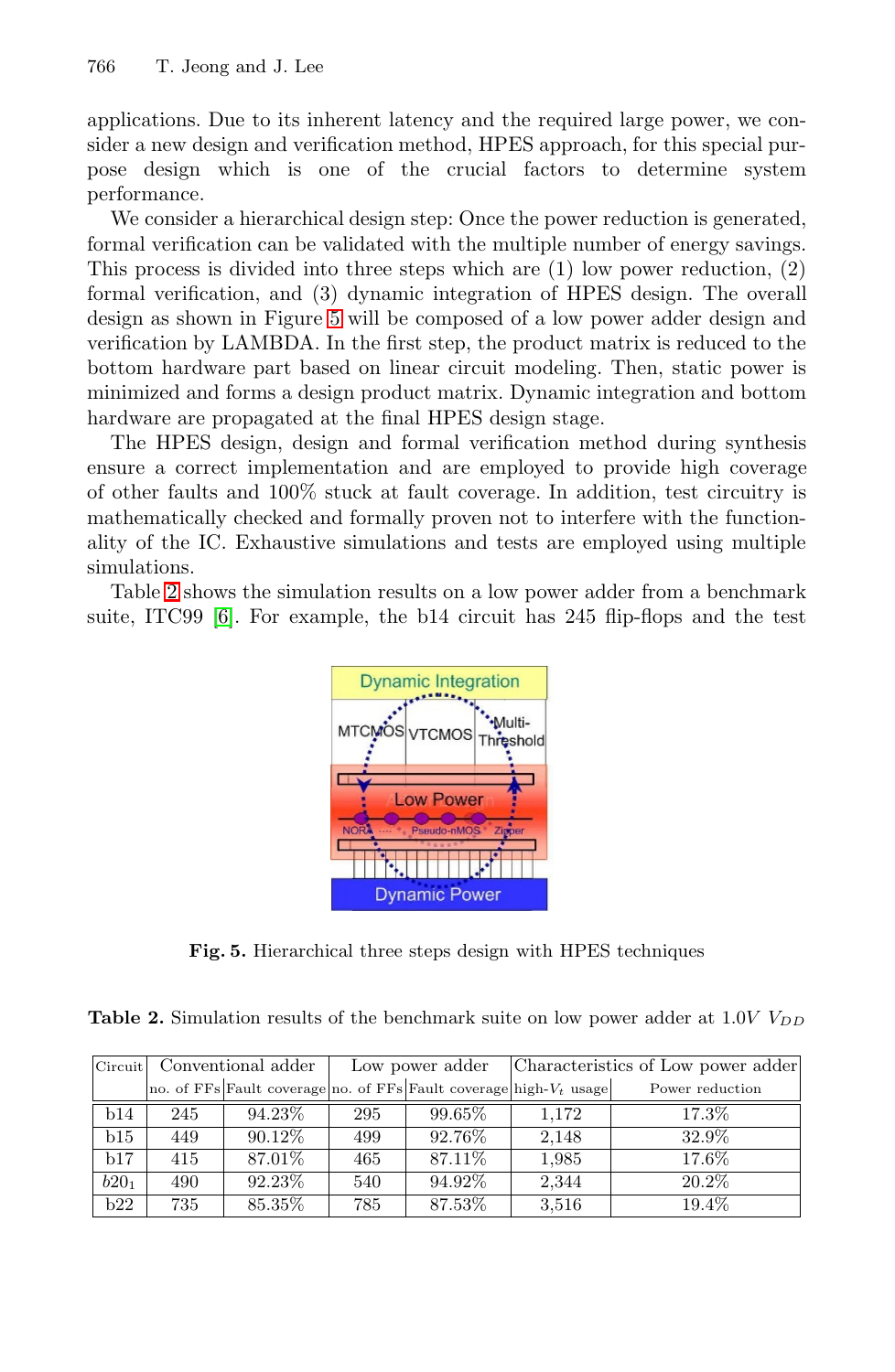results have been verified with a set of 160 stimulus vectors and the complete set of benchmark circuits. The first and second column shows a number of FFs and fault coverage from the conventional adder and low power adder, respectively. The last column represents different high- $V_t$  that were a threshold below ground and above  $V_{DD}$ . Also, the last column implemented a power reduction rate using a low power adder for comparison. The results confirm that test length and low powe[r add](#page-6-0)er are significantly reduced while achieving high fault coverage and energy efficiency compared to a conventional adder, with a slight increase in gate length, given that the supply voltage was scaled by at least 10% per technology generation from  $0.25 \mu m$  to  $0.13 \mu m$ .

This design was verified by the hardware with functional verification at the chip-level while satisfying the design specification by formal verification tool LAMBDA. The comparison of fault coverage and power reduction rate with a benchmark circuit (i.e.,  $b14$ ) at v[arious](#page-6-1) supply voltages range, from  $1.3V$  to  $0.9V$ , is shown in Figure  $6(a)$ . It should be noted that the low power adder design should be determined according to the channel length of the MOS transistor and other design parameters.

In order to achieve comparable results of the chosen power adder and conventional adder, applied to the carry lookahead function, there must be a gradual descent of speed and power metrics. The conventional adder function with high fault coverage applied to the experimental setup is very similar in shape, but with low fault coverage percent. Additionally, Figure 6(b) shows comparison results of conventional and low power adder with power reduction rate.

<span id="page-6-0"></span>Despite the different supply voltage scales, a very good comparison of both fault coverage and power reduction can be concluded. HPES design with low power adders is a proven design example that overcome energy limitations and will satisfy the ultimate goal of reliable system impact on minimal power usage.

<span id="page-6-1"></span>

(a) Fault coverage rate at various supply voltage scales

(b) Power reduction at various supply voltage ranges

**Fig. 6.** Simulation results of benchmark circuit (b14) at various supply voltages, from  $1.3V$  to  $0.9V$